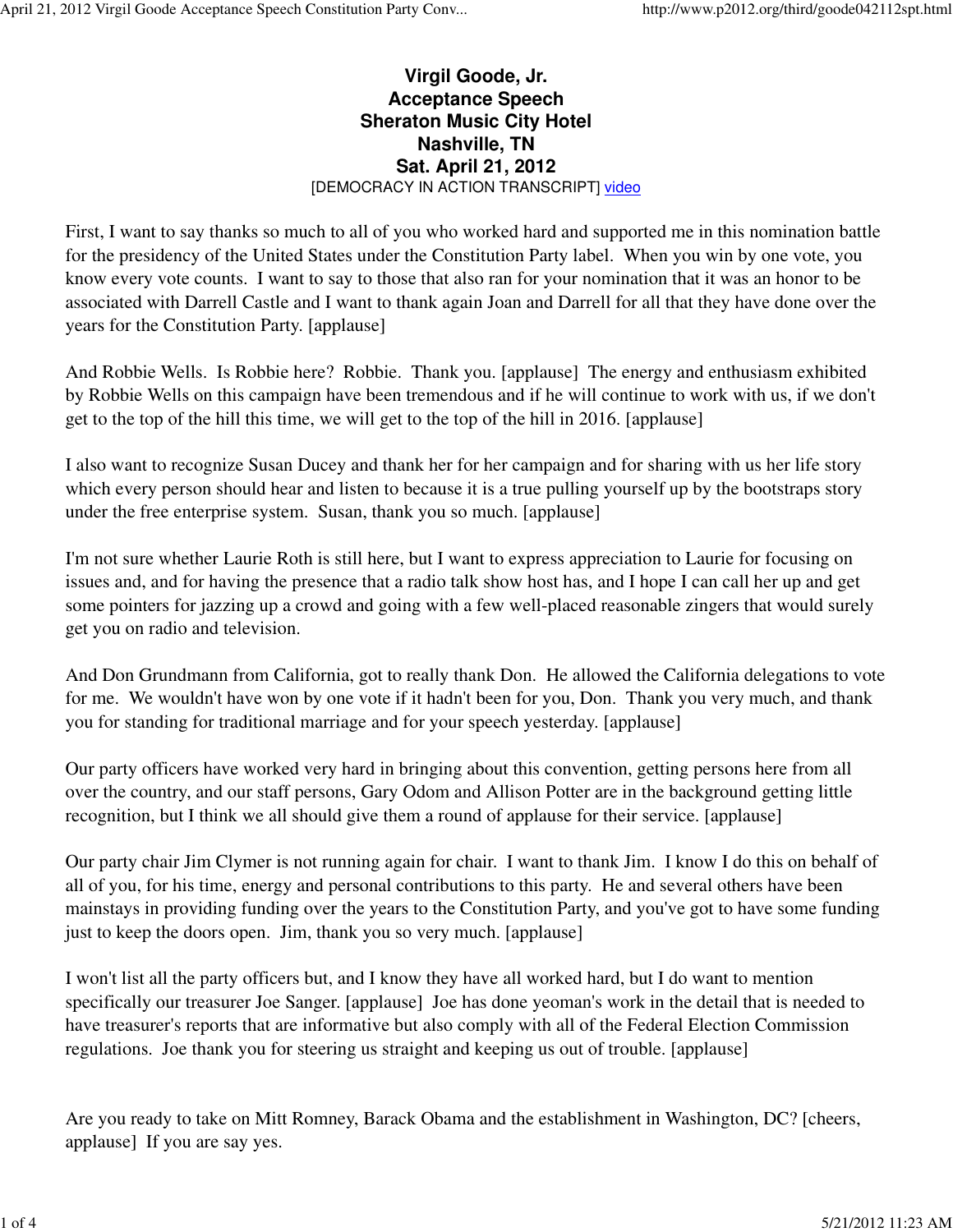Jim mentioned that I served in the U.S. House for 12 years. I did. And Peter Vidrine from Louisiana asked me, he said, I know you cast a lot of votes, and a lot of them I agreed with, but tell me one or two that you may have cast wrong. You remember that didn't you Peter. And I did. I made some mistakes in the House on votes, and when you cast a lot that's not too difficult to do, and one in particular—several, but one in particular. I voted for the PATRIOT Act, and I know that most in this room are very much opposed to that measure. I want to say that my association with the Constitution Party over the last three-plus years has given me a better perspective in analyzing legislation from a constitutional viewpoint, and I want to say that I made a mistake in voting for that measure as it applies to U.S. citizens in this country and to legal permanent residents. I do not favor, although this may not comport with all federal court decisions, extending constitutional rights to persons from foreign countries or those illegally in the United States. But with [applause] As president I would work with the Congress to repeal the applications of the PATRIOT Act as they apply to U.S. citizens. [applause]

I like many others also voted for support for the troops in Afghanistan. I never favored rebuilding the countries with U.S. taxpayer money. But like many who voted yes on those actions early on, I suspect in the U.S. House and the U.S. Senate now you would have very close votes about extending and extending the war in Afghanistan. It's time to come home in an orderly and reasonable manner. [applause]

We can talk about some other issues where in most instances I was right in line with the thought of this party and with a significant number of American citizens. I have a pro-life voting record [applause] and that certainly distinguishes me from President Obama, who has one of the most pro-abortion records and positions ever for a president and certainly during his service in the United States Senate. I also would like to submit that over time my pro-life voting record is better than that of Mitt Romley, who has converted more recently to our position in thinking on that issue. [applause]

With regard to marriage, I've always supported the proposition that marriage should be between one man and one woman, whether it was in the Virginia Senate or whether I was in the U.S. House of Representatives. If you look closely at President Obama's position you can see that he is moving ever so directly in a direction of pro-civil unions and really pro-homosexual rights. If I'm president, I will veto legislation advancing that cause. [applause]

Second Amendment issues. I have always consistently been for and supported the right of the individual to keep and bear arms. One of the first amendments that I proposed in the U.S. House of Representatives was to give that right to citizens of Washington, DC. I know when we, Lucy and I were in the apartment up there it was against the law for us to have a firearm in our apartment for self protection. Thankfully, that has been changed in DC, but we need someone in the executive, chief executive office of this country who has a history of supporting the Second Amendment and who you know you can count on when it comes to the right of yourselves to defend yourself and have a firearm for protection of your person and property. [applause]

In the U.S. House I was one of the Democrats that didn't go along with the Democratic leadership when they'd say it's—come by and time to vote for our budget resolution. The Republican leadership would come by and say you know sometimes you just got to vote with us on these unbalanced budget resolutions loaded with deficit. Well I wouldn't go along with them. That was not liked by the senior leadership in either party. Now we're in a situation where our debt is 16.— 15.7 trillion and our deficit under the Obama budget is 1.3 trillion and under the Ryan Republican budget it is \$600 billion. With the Constitution Party's philosophy and viewpoint, with which I agree, we need to cut now, balance now, not five to ten years down the road. [applause] We must have the courage to cut, and I've got from the Department of Education's No Child Left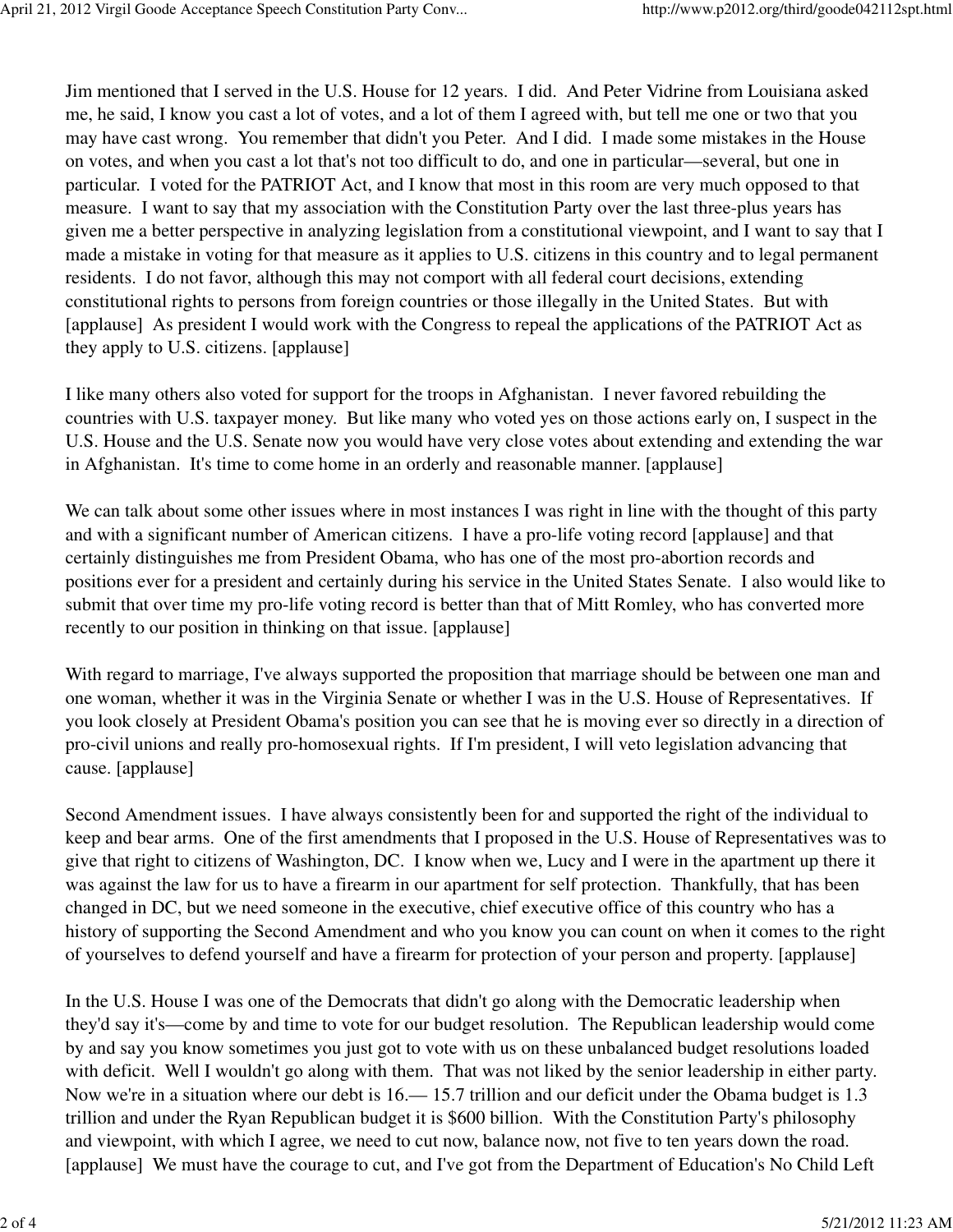Behind to the Department of Education in general to foreign aid, and we could go on and on.

And I would say look at Obama's record and Mitt Romney's record just on those two issues. Education, No Child Left Behind and foreign aid. I'm for slashing and cutting. They may be for taking a paring knife and maybe slicing off just a thin layer of cheese at the top, but Obama isn't even for that. He wants to throw them out another whole ream of cheese saying go to it gang.

I was honored to be in Ron Paul's Liberty Caucus. I support an audit of the Federal Reserve and I don't think you'll get Barack Obama or Mitt Romney to even mention the issue. [applause]

Another area of big distinction between us and the Republicans and Democrats is illegal immigration and legal immigration. I cannot thank the national—I'm a member of it—but I cannot thank the national committee of the Constitution Party enough for having the courage in the face of political correctness to say we stand with Arizona in support of their legislation. If I'm president you would not have Eric Holder as Attorney General going down as a friend of the court to the opponents of that legislation. Our attorney general would go and be a friend of the court to saying let's uphold what Arizona, Alabama and other states are doing to control illegal immigration. [applause]

I said during our campaign, and I want to thank Robbie Wells for also having this position, calling for a moratorium with a few exceptions on the continuing issuing of green cards when we have unemployment between 8- and 9-percent. Last year 1.2 million green cards were issued. A significant number were to working age individuals. When we have American citizens that need work, you should not be bringing in so many from foreign nations to take jobs that our citizens have longed for and need so they can get off the unemployment line before we extend the benefits of this country to those from other countries. It's time to put the American worker first. [applause]

In the House I was always a supporter of ending diversity visas. This is 50,000 persons per year that can come in on a lottery system. You can be from the Middle East, Africa, Asia, wherever and even though you are nowhere near the front of the legal immigration line if you apply for the diversity visa pool and you get in that lottery system and they pull your number, in you come. Again why bring in so many persons, many of whom are working age, when our unemployment is so high. It is the wrong course for the nation and if I'm president I will sign and work for the legislation to end those diversity visas. [applause]

Another big distinction between myself and President Obama and likely candidate Mitt Romney. I do not support automatic birthright citizenship for the children of illegals in this country. [applause]

Eliminating automatic birthright citizenship would also significantly help the budgetary situation of the United States and of several of the states. You should not be able to come in, have a child in this country, get food stamps, get public assistance, get Medicaid and some other type of public housing. All of that is being paid for by long-term citizens who are paying taxes and we need to end that practice whether its by statute or whether its by constitutional amendment. I don't know of another country in the world that is that liberal with regard to illegal aliens being, having children in their native country. We have one of the most liberal immigration—maybe the most—in the world. We need to turn that upside down. If we do our budget situation will be enhanced, and most importantly, as my campaign literature says, we need to save America by focusing on the fact that citizenship should matter and should count for something. [applause]

The last thing I want to mention as a key distinction between myself and candidates Romney and candidates Obama is campaign fundraising. They are hawks and they are adept at getting \$10,000 out of couples for the